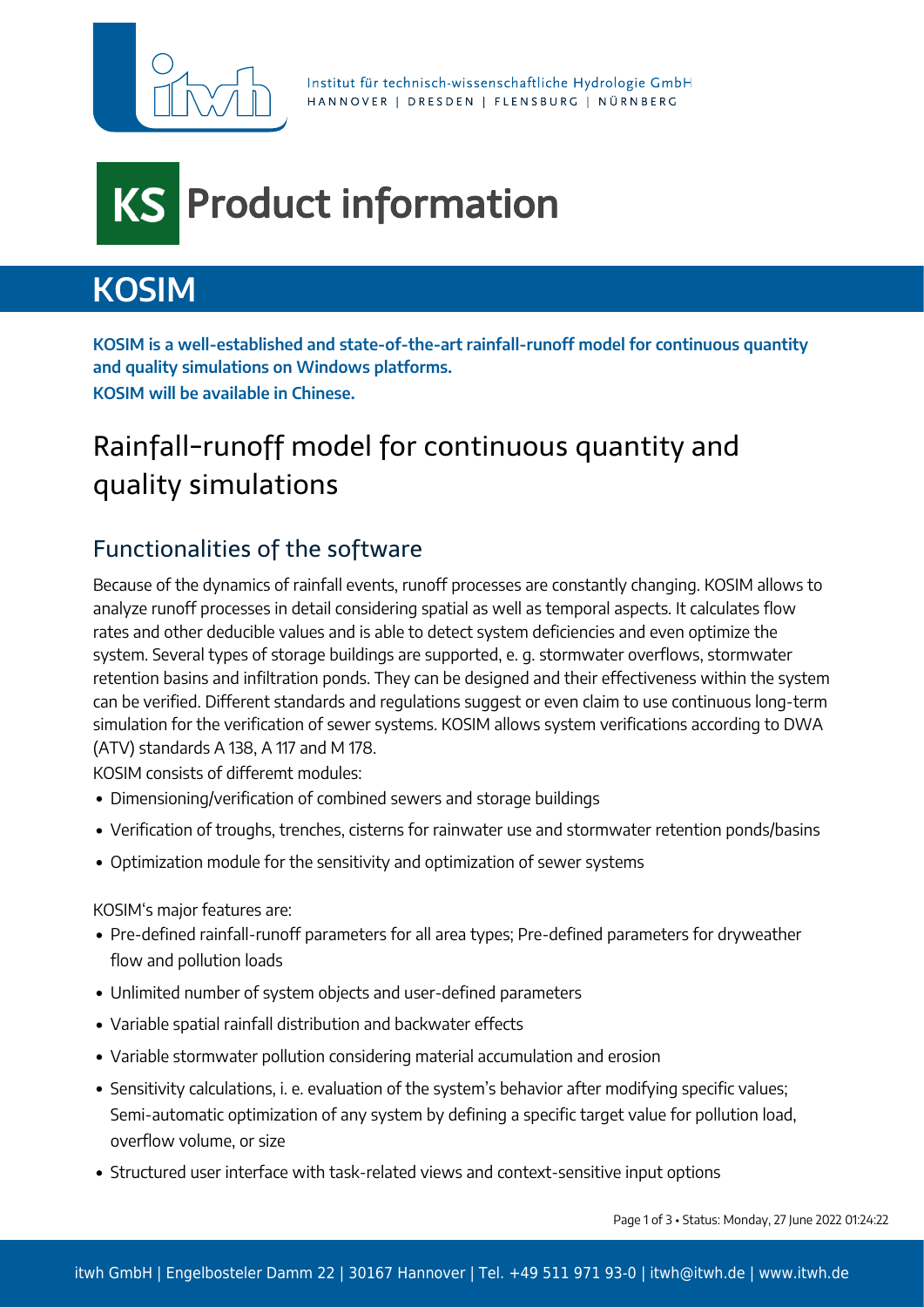

Institut für technisch-wissenschaftliche Hydrologie GmbH HANNOVER | DRESDEN | FLENSBURG | NÜRNBERG

Result output in HTML (overview) or PDF (reports with user-defined layout).

(KOSIM 7 is availabe in Chinese language soon!)